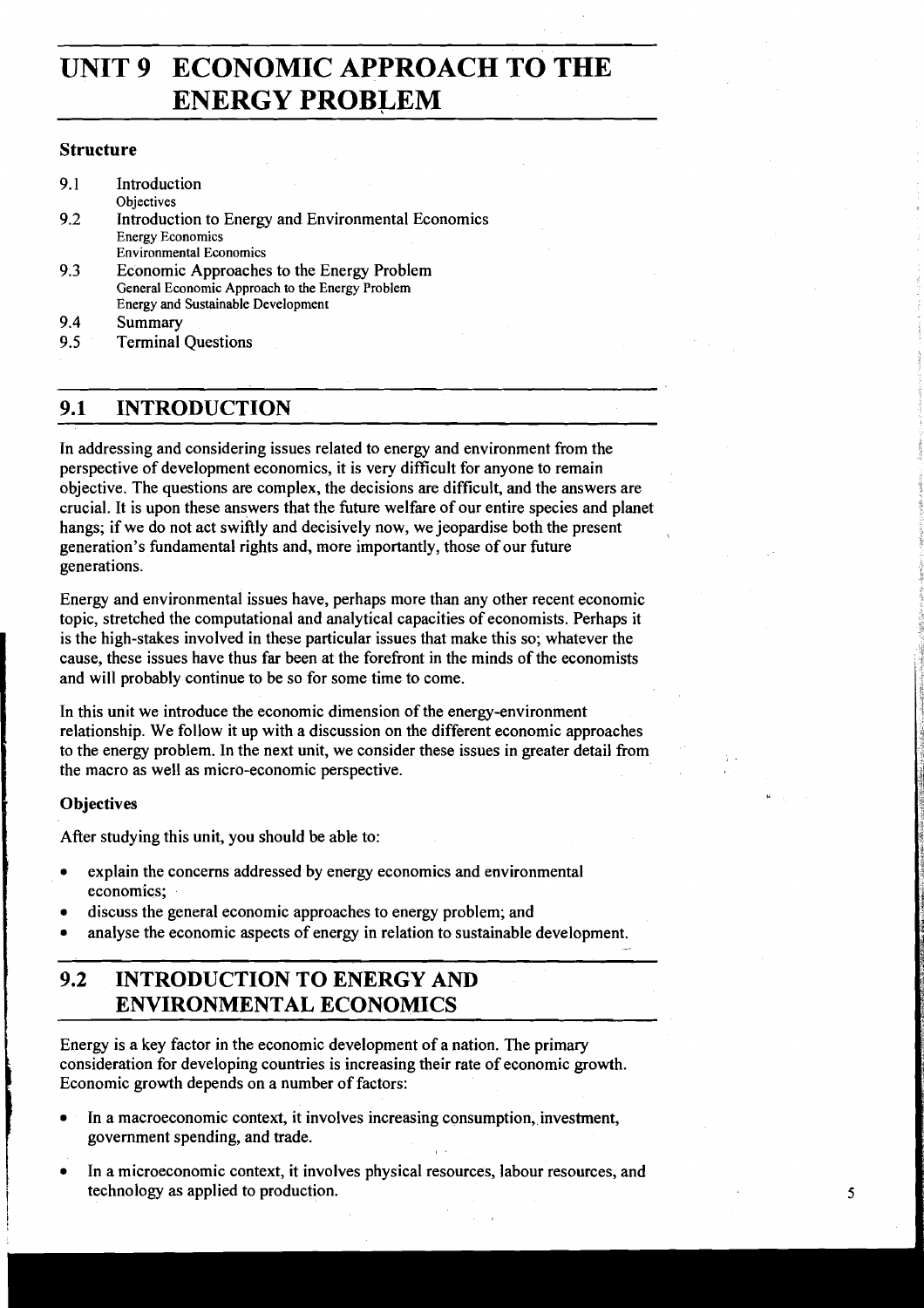**Economics of Energy and** <br>**Microeconomic concerns oblige us to think in terms of efficiency and productivity. Macroeconomic issues require us to think in terms of savings** flowing to investments in productive activities.

**a** 

Thus, the economics of energy and environment is closely linked with development. Most important within the field of development, especially when environmental and energy issues are under consideration, is the still stricter criteria of sustainable development. This, as you know, is defined as "adopting business strategies and activities that meet the needs of the enterprise and its stakeholders today while protecting, sustaining and enhancing the human and natural resources that will be needed in the future".

In recent years, many experts on the Earth's environment have been very alarmed, and perhaps not without cause. On November 20, 1992, a declaration was signed by 1,575 scientists, including no less than 99 Nobel Prize winners, cautioning that: The Earth is finite. Its ability to absorb wastes and destructive effluent is finite. Its ability to provide for growing numbers of people is finite. And we are fast approaching many of the Earth's limits. Current economic practices cannot be continued without the risk that global systems will be damaged beyond repair. Pressures from unrestrained population growth and resource uses put demands on the natural world that can overwhelm any efforts to achieve a sustainable future.

You have studied in Block 1 that energy production and use pollutes the environment more than any other human activity. You know that human society relies upon a continuous supply of raw energy to function, and development cannot occur without a surplus of raw energy. This makes the sustainable production of raw energy. instrumental in sustaining environmental quality. At present, agricultural production of raw energy in the form of food stuffs is the sector of raw energy production that allows the greatest return on investment, both in terms of total social good produced and monetary returns.

These considerations bring us to the question: Which conditions related to energy and environment are most conducive to economic development? In answering this question, we will take up the energy and environmental issues separately. Although there are undeniable links between the two, you will certainly find your attention less likely to waver if we discuss each one of them separately. We first talk about the slightly simpler topic of energy economics.

#### **9.2.1 Energy Economics**

The study of human utilisation of energy resources and energy commodities and the consequences of that utilisation is known as *energy* economics.

You have learnt in MED-001 that energy is the capacity for doing work, e.g., lifting, running, producing electricity or heating material. **In economic terminology, energy includes all energy resources and energy commodities, commodities or resources that embody significant amounts of physical energy and thus offer the ability to perform work.** 

**Energy resources are obtained from nature and can be harvested to produce energy commodities.** Examples are crude oil, natural gas, coal, biomass, hydro, uranium, wind, sunlight, or geothermal deposits.

**Energy commodities are used to provide energy services** for human activities, such as lighting, space heating, water heating, cooking, motive power, electronic activity. Examples are petrol, kerosene, diesel, CNG, hydrogen, or electricity.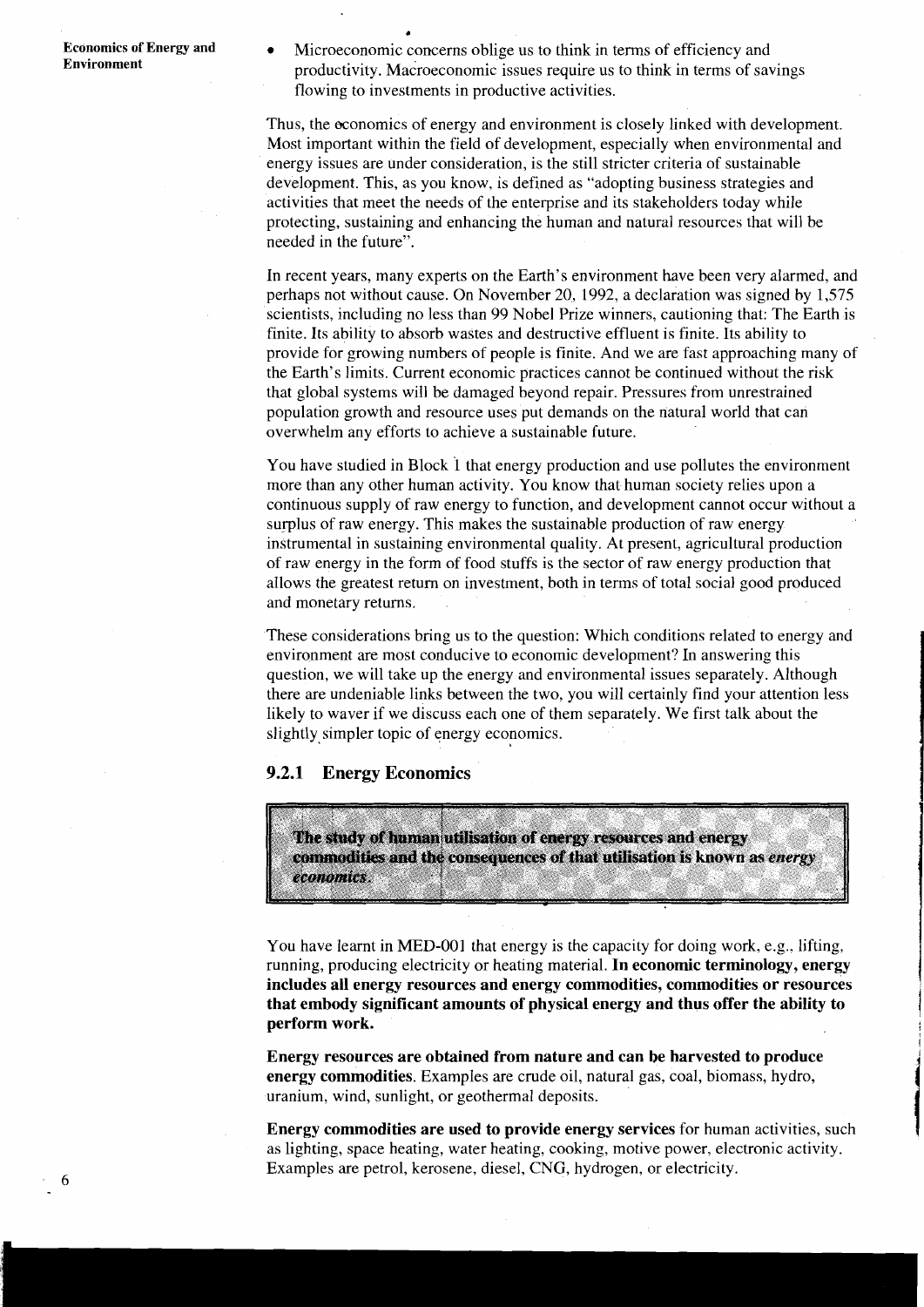**Economic Approach to the Energy Problem** 



Fig.9.1: Energy resources and energy commodities<br>
Energy economics studies factors and forces that lead economic ap<br>
individuals, governments), to<br>
• supply energy resources, Energy economics studies factors and forces that lead economic agents (such as firms, individuals, governments), to

- supply energy resources,
- convert those resources into other useful energy forms,
- transport them to the users,  $\bullet$
- use them, and
- ' dispose of the residuals.

The roles of alternative market and regulatory structures on these activities, economic distributional impacts, and environmental consequences fall in the purview of energy economics. Energy economics studies economically efficient provision and use of energy commodities and resources and factors that lead away from economic efficiency.

By definition, energy economics concerns itself with any sort of energy that is used in the world economy. However, at this juncture in our history, oil continues to be the predominant source of energy globally. Oil is used and traded in world markets to such an extent that any discussion of energy economics still focuses nearly exclusively on oil. In this discussion, our main focus will be on oil, as this energy resource has the maximum impact on the world economy.

The following factors need to be considered in any discussion on energy economics:

- Energy demand and its response to price.
- The connection between energy and other factors of production.
- The response of the aggregate economy to input price changes or shocks.  $\bullet$

All these factors are highly empirical in nature.

Let us now discuss these considerations of energy economics in greater detail.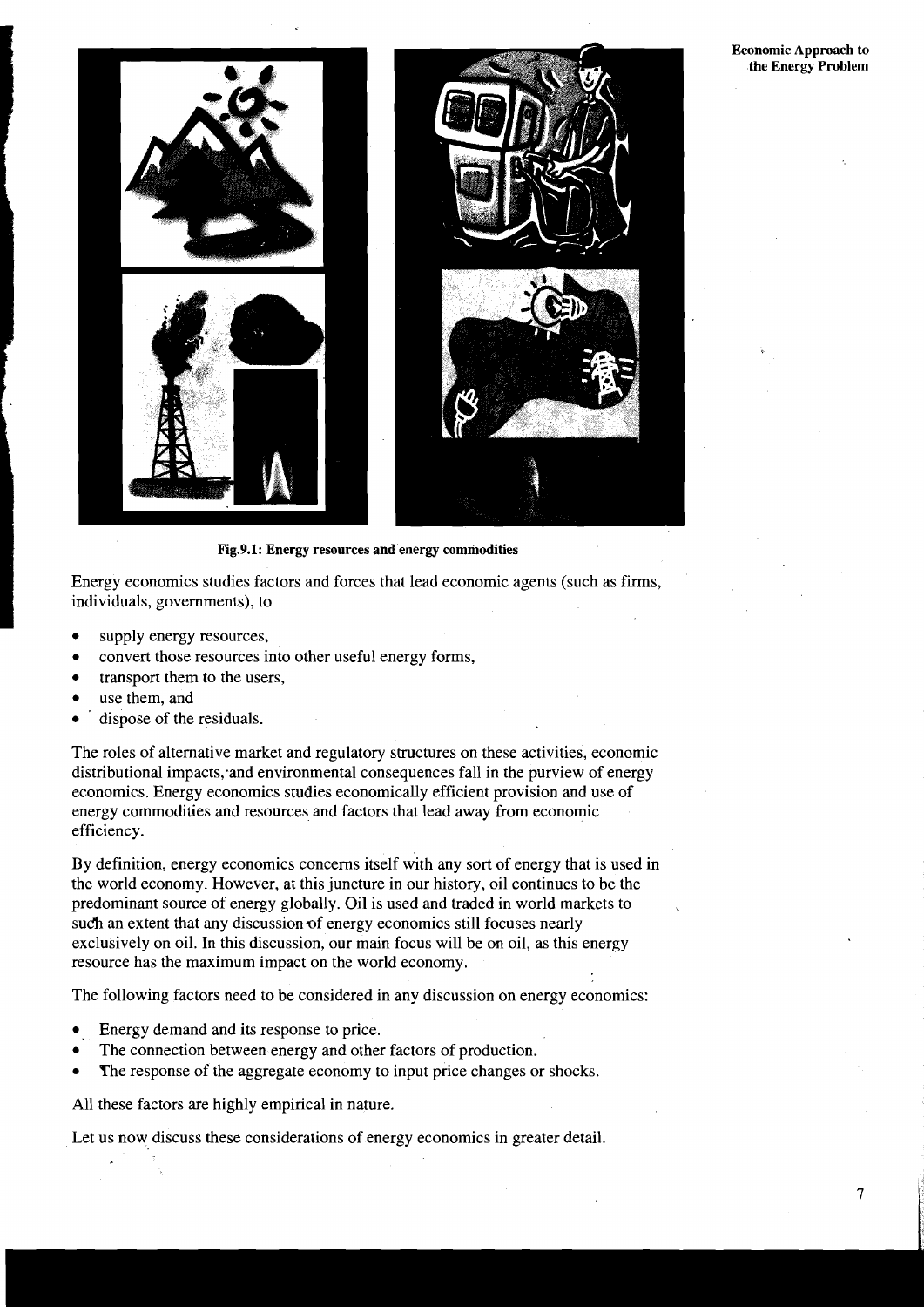**Economics of Energy and Environment** 



**Fig.9.2: The major considerations in energy economics** 

#### **Energy Demand and its Response to Price**

Price is a means of rationing goods, which is necessary to deal with scarcity. The main interest on the energy demand side is that of **price elasticity of demand.** Let us explain what this means.

**The price elasticity of demand measures how much consumers respond in their buying decisions to a change in price.** If price increases by 10% and consumers respond by decreasing purchases by 20%, it means that the consumers respond a great deal to a change in price: the ratio of percentage change in sales to percentage increase in price is 2 in this case. If, on the other hand, a 10% change in price causes only a 5% change in sales, economists would say that the demand is **inelastic** as the above said ratio is  $1/2$ .

**Price demand is inelastic whenever the ratio of change in sales to price increase is less than one. When it is greater than one, the price demand is elastic.** 

**Products that have few good substitutes generally have a lower elasticity of demand** or are said to be **price inelastic** than products with many substitutes.

*Energy tends to be price inelastic, even in the long run.* 

For example, when the price of petrol rose rapidly in the late 1970s, the only adjustment consumers could initially make was to drive less. With time, they could also move closer to work or find jobs closer to home, and switch to more  $\Omega$  fuel-efficient cars. But the use of oil did not decrease, in spite of increasing energy prices.

Thus, time plays an important role in determining both consumer and producer responsiveness for many items. The longer people have to make adjustments, the more adjustments they will make. This has one important policy implication. If we are to convince society to use alternative energy sources to any appreciable extent, **price floors** will not be a sufficient impetus; no matter how high they may reasonably be set.

**A price floor** exists when the price is artificially held above the equilibrium price and is not allowed to fall. A **price ceiling**  occurs when the price is artificially held below the equilibrium price and is not allowed to rise.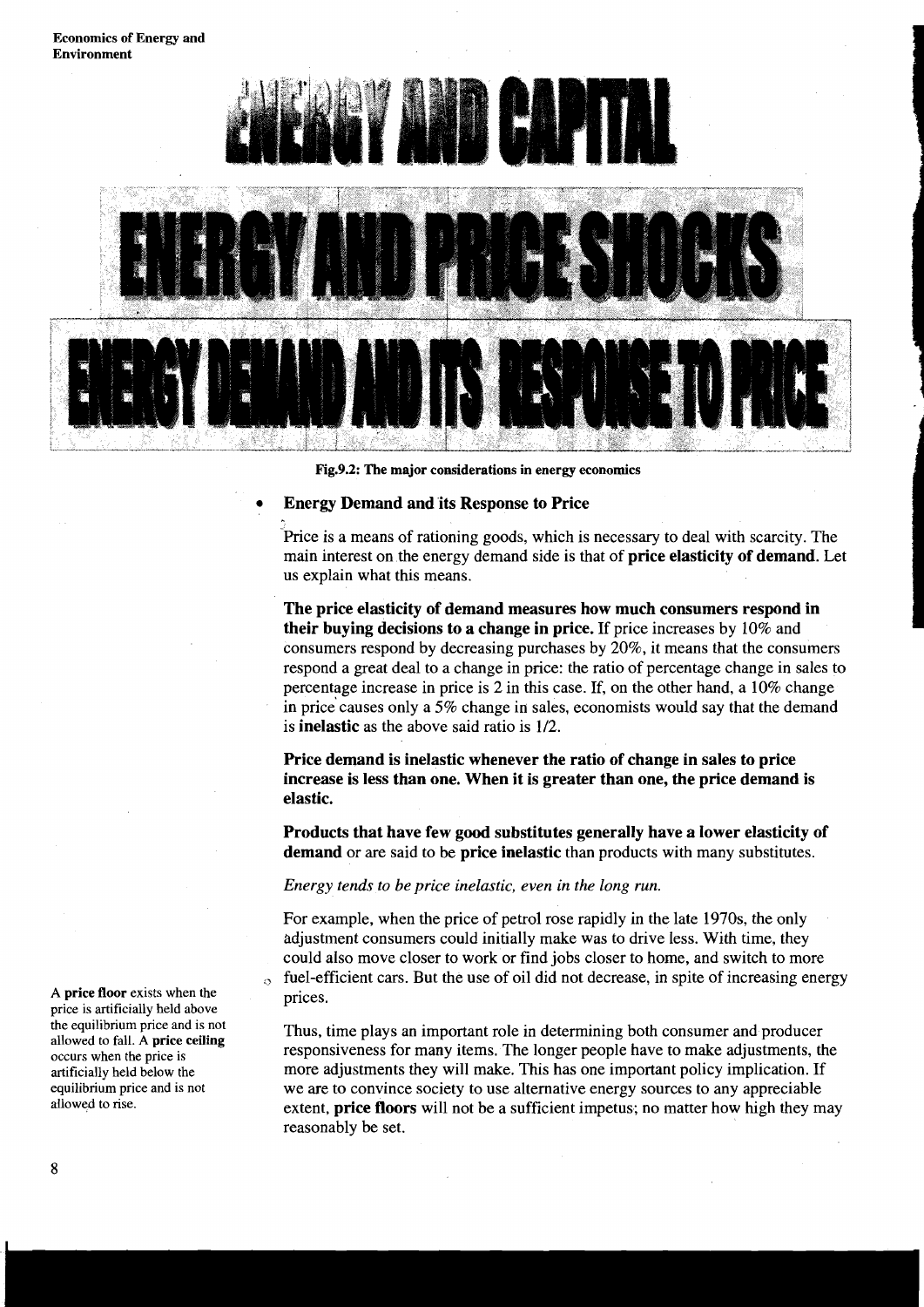# **Energy and Capital Exercise 2.1 The Economic Approach to Economic Approach to**

Suppose we assume that energy and capital are complementary, i.e., an increase in the price of either one of them will lead to less of the second being demanded at any given available price of the second. Then we should raise the societal capital costs if we desire energy demand to decrease.

On the other hand, suppose we assume that energy and capital are substitutes, i.e., an increase in the price of either one (other things being equal) will result in more of the second being demanded at any given available price of the second. Then to meet the goal of decreased energy demand, we should lower the capital costs.

#### Energy and Price Shocks

In considering the economic impacts of energy price shocks, we have to pay attention to the short term considerations and look at macroeconomic issues. A permanent increase in the real cost of energy can result from two different events: **<sup>b</sup>**

- > Greater depletion of domestic energy resources, and
- $\triangleright$  An increase in the price of energy imports.

Both these paths lead to the same end result: A decrease in real income for the country, whether it be an oil importer or an oil exporter.

Such price shocks, as they are called, are aptly named, for they can take place very quickly indeed, with little to no time for a nation to react suitably to minimise the, damage to their economy.

In sum, higher prices or price shocks for oil, whatever their source, lead very definitely to decreases in income and capital for a nation so affected. The issue then becomes whether this is a worthwhile price to pay. Indeed, higher prices for oil will also lead to somewhat decreased quantities of the same being consumed; however, . due to oil's relatively price inelastic demand as outlined above, the consumption will not decrease by that much relative to the income thus lost by the country.

This makes it even harder to convince countries to willingly raise their oil prices, even though decreasing consumption is one of the primary goals of environmentalists, and is necessary at some point if we are to achieve sustainable development. Thus more attention must be given to alternative fuel sources; this seems the only feasible method at this point of limiting and/or reducing the demand for oil.

#### **SAQ 1**

What do you understand by energy economics? Explain the factors that need to be considered in energy economics.

#### **9.2.2 Environmental Economics**

Environmental economics is a rather new field, essentially the creation of the present generation of economists. It is a subfield of economics concerned with environmental issues.

Environmental issues in general had never really been considered important until the latter half of the twentieth century. This was because the industrial production had not been at high enough levels of production for long enough to justify such concerns.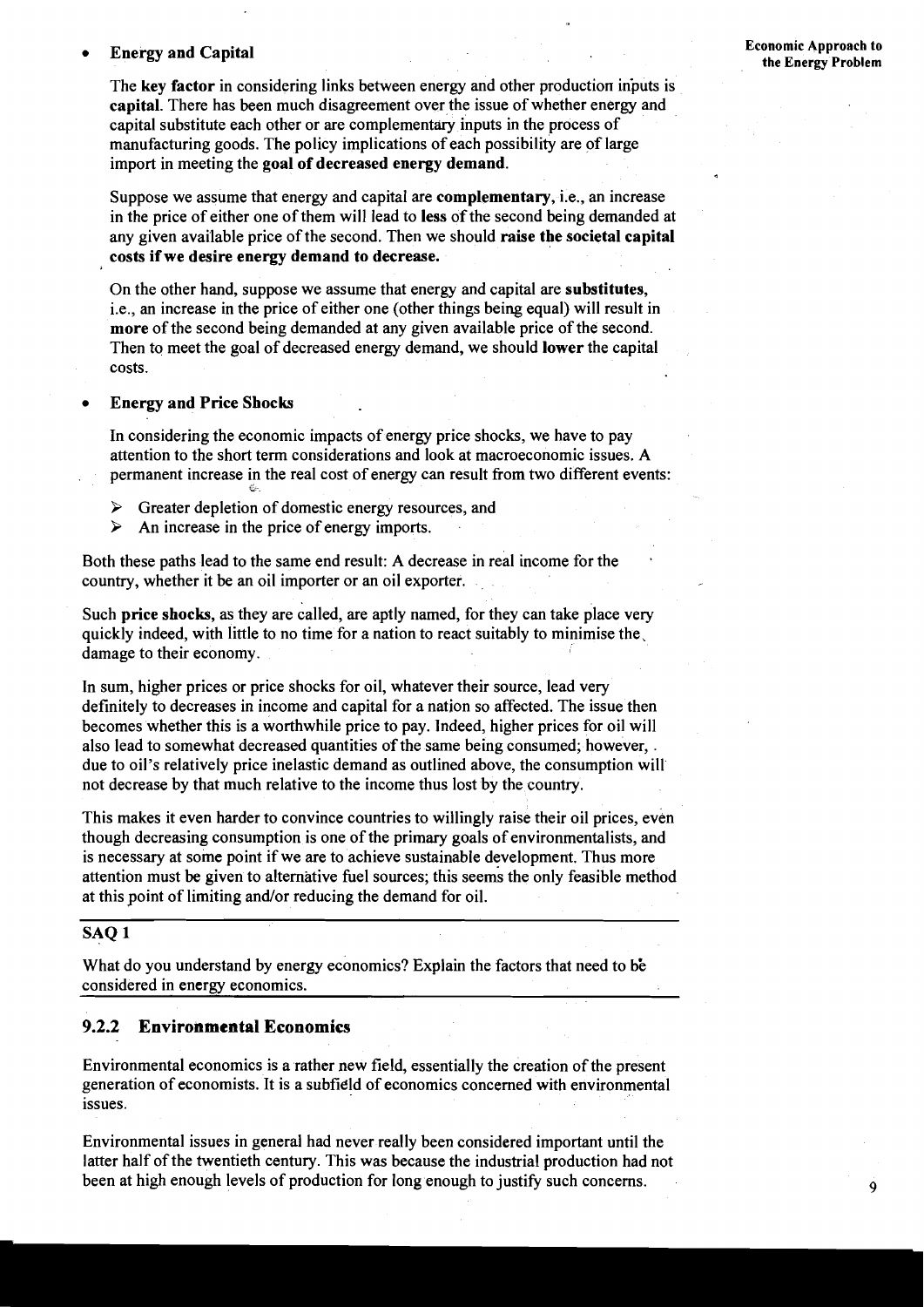**Economics of Energy and** Further, we lacked the technology to really make fair and detailed diagnoses on just<br>**Environment** bow worse the environmental problems had become. Thus we chose to assume they how worse the environmental problems had become. Thus we chose to assume they did not exist in the absence of contravening evidence. However, as environmental concerns became prominent, economists also took note of them and initiated studies in environmental economics.

> Environmental economics undertakes theoretical or empirical studies of the economic effects of national or local environmental policies around the world. Particular issues include the costs and benefits of alternative environmental policies to deal with air pollution, water quality, toxic substances, solid waste, and global warming.

The main conflict with which the economists are concerned in thinking about the environment is, as with energy, the short term versus the long term. Although 'long term' in the context of energy economics implies effects which could conceivably be seen within a person's lifetime, it is not so with environmental economics.

One key problem in **environmental economics** is that the Earth has a very finite capacity to assimilate residual pioducts of industrial production. In determining the level to whiqh this capacity should be pushed, it must be realised that businesses and/or consumers themselves will have little to no motivation to either keep the environment clean through their own actions or paying others **unless national governments** (or, better yet, some sort of consortium of nations such as the U.N.) **decide that keeping a clean environment is their foremost priority.** 

The main problem with *laissez faire* policy making in the case of environmental economics is'that to fail to provide an answer (i.e., to not mandate acceptable levels of pollution and other environmentally unfriendly practices) is to leave matters by default to the market. This is a non-decision that has been shown to lead to the provision of a lower quality than would be optimal if individuals' willingness to pay could be summed and balanced againsr the cost of provision.

Once the necessity of some form and amount of government intervention is accepted, there are basically two possible analytical paths that may be followed in order to arrive at an acceptable answer to the questions of What? and How much? The first method is the well-known one of **cost-benefit analysis.** 

#### **Cost-benefit analysis**

Under this scheme,

The collectivity should decide on environmental quality by adding up the benefits to whomsoever they may accrue and comparing the total to the costs.

One problem with this method is that since the willingness to pay is constrained by income, the result is heavily conditioned by the status quo. The other issue is that of the difficulties inherent in measuring such abstract notions such as the importance of *clean air* to breathe, *safe water* to drink, etc.

#### **Voter Behaviour**

The second method is to look to voting for solutions. In this method

Each person counts exactly the same, and the extent of an individual's prospective gain or loss is not important to the ultimate decision. All that matters is whether the individual is for or against the proposition.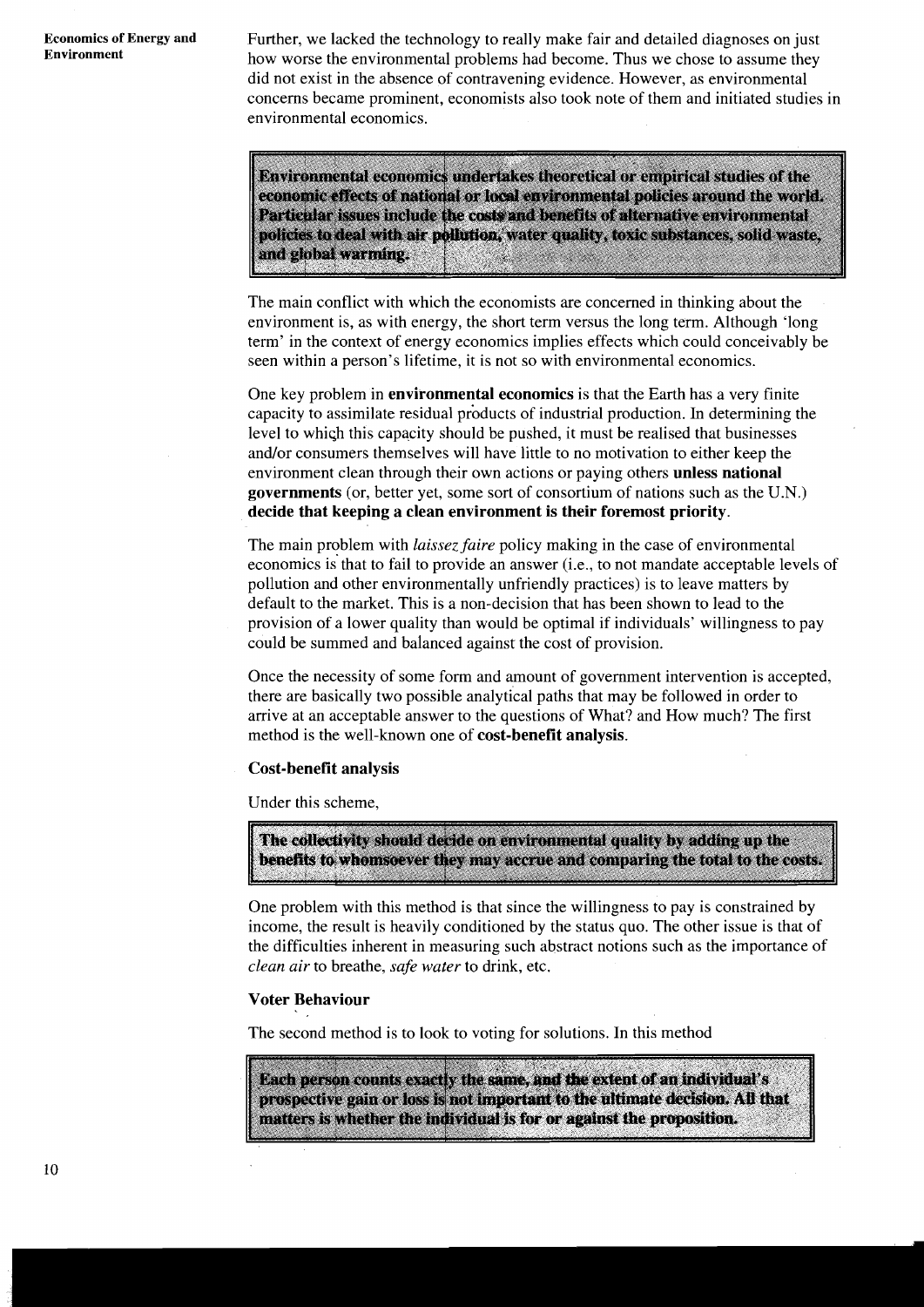The two possible ways of analysing voter behaviour in this scenario are by examining ethical issues and through an area of economics known as **public** or **social choice theory.** This way of looking at voter behaviour focuses exclusively on **the behaviour of the decision-making processes themselves rather than the normative nature of the decisions they might lead to.** 

The main problem with this method is that it is singularly unable either to prescribe the correct constitution or to judge among the outcomes thrown up by alternative decision making arrangements.

In the light of this, **welfare economics** seems more enticing. Thus we are led back to the cost benefit analysis and must consider how to implement such an analysis.

#### **SAQ 2**

Compare the two methods of environmental economics used to ensure environmental quality;

The main issue in attempting to measure benefits and costs is that of empirical methodology. This is because due to the nature of environmental quality, the benefits to be expected from proposed changes in prescribed quality are difficult to measure. In estimating these benefits, we are drawn to two groups of methodologies for data collection:

- **indirect,** in which economists obtain benefit estimates from the records of other transactions, and
- direct, in which individuals are asked to state how much they are willing to pay for a specific environmental improvement.

There are three main indirect methods:

- the **travel cost method,**
- the method which **focuses on participation in activities dependent on the natural environment,** and
- the **biological response approach.**

The **travel cost method** is perhaps the best known method, whereby the value of a clean environment (at a particular place) is measured by peoples' willingness to pay to travel to the place. Thus, we assume that the demand to travel to a particular place will increase by some amount as its environment is made cleaner. The main inadequacy inherent in this method is that it posits environmental changes at a finite number of separable places around the world.

This is obviously not so; the environment is changing all the time all over the world, and, further, it changes at different rates and in different ways in different regions. These concerns led economists to develop a second method, focusing on **participation in an activity dependent on the natural environment** (e.g., recreational fishing.) This method argues that improvements in the environment will lead to increases in the supply of a natural resource, and thus lower the price of activities that depend on such resources. However, this model too has its problems. There are no expenses on the part of the participant that are directly linked to the decision to participate, and thus the model falls quite nearly flat on its face. We can attempt to place a value on a unit of participation itself, but this proves problematic in that there is nothing close to consensus on how to compute such a valuation.

The third method, the **biological response approach,** attempts to put a value, indirectly, **on the health of all living things.** It is assumed that environmental cleanliness, or moreover lack thereof, leads most surely to health problems in all organisms. When commercial products are involved, the valuation process is fairly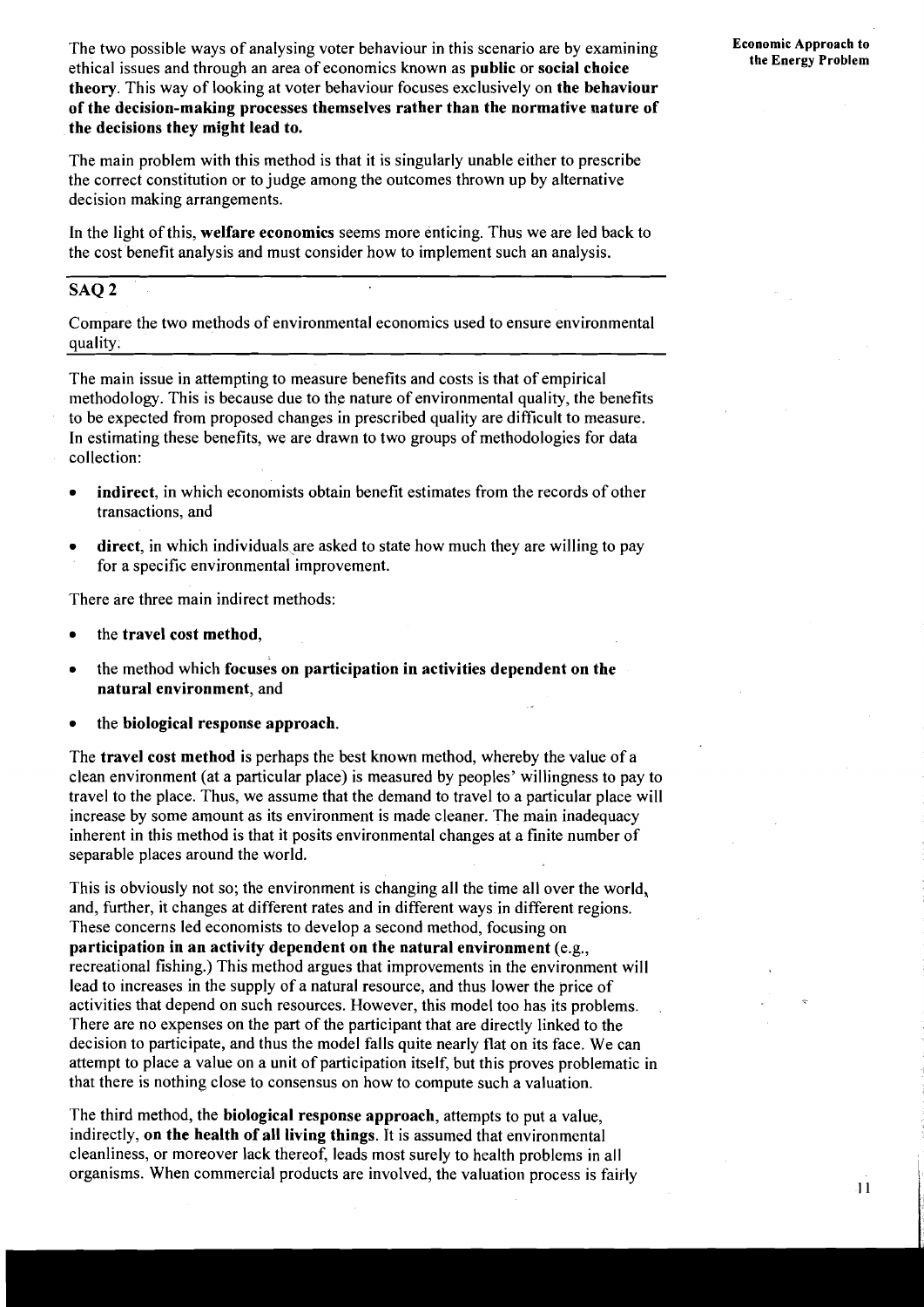**Economics of Energy and Straightforward. However, when any other living thing is involved, especially.**<br>**Environment** and algorithmic species and most of all humans, the analysis becomes complex and all aesthetic species and most of all humans, the analysis becomes complex and elusive, to say the least. Over time, economists have tried valuing human life through multiple \' avenues; property values and occupational risks and wages are among the most prominent. When it is not human life but instead merely sickness that is involved, even greater ingenuity is required.

> The main thing that has come clear through examination of these three diverse techniques of gathering data for cost benefit analysis is that the data necessary to complete such an analysis is almost never available; even when it is, there is a manifest lack of consensus among experts in the field on how to go about the analysis and which data is relevant.

> Because of these great problems, some amount of attention has been devoted of late to a direct method of estimating the benefits of particular proposed environmental legislation: that of **contingent valuation** or, willingness to pay surveys. In using such a technique, individuals are asked, in more or less sophisticated ways, what they would be willing to pay for some carefully specified environmental good.

> Once data has been collected and the methods for analysing it have been agreed upon, we can examine particular data and information from developing countries around the world and learn from it in our quest to finally make effective policy recommendations for the developing world, on local, regional, national, and finally international levels. The task is one well worth our attention if we are to preserve our terrestrial home for generations to come.

#### **SAQ 3**

Explain the indirect empirical methodologies of data collection in environmental economics.

# **9.3 ECONOMIC APPROACHES TO THE ENERGY PROBLEM**

Modern economies are energy dependent. The provision of sufficient energy has been perceived as a central problem. Energy availability and consumption has been such an important consideration to economies worldwide that the **magnitude of energy consumed per capita has become one of the key indicators of modernisation and progress in a given country.** Recently, attention has begun to shift towards a more balanced perspective including concerns related both to demand-side and energy consumption patterns about which you have studied in Blocks 1 and 2. In any case, there is no escaping the fact that the use of energy is a necessary and vital component of development.

#### **9.3.1 General Economic Approach to the Energy Problem**

Energy is indispensable for modern life, and the oil price shock of the seventies has prompted serious studies on the economics of energy. Energy consumption is closely related to environmental degradation. Increasing awareness about cleaner environment and sustainable development has provided incentives for understanding the economics of environmental pollution.

Energy is, and will remain, a crucial traded commodity in the international economy. Many countries, however, have unrealised energy potentials when renewable energy options are taken into account. Thus, quite apart from the critical issues related to the supply of fossil fuels, the political, social, and economic institutions dealing with energy are facing a series of new challenges in energy production, distribution and use. New issues associated with energy are also emerging.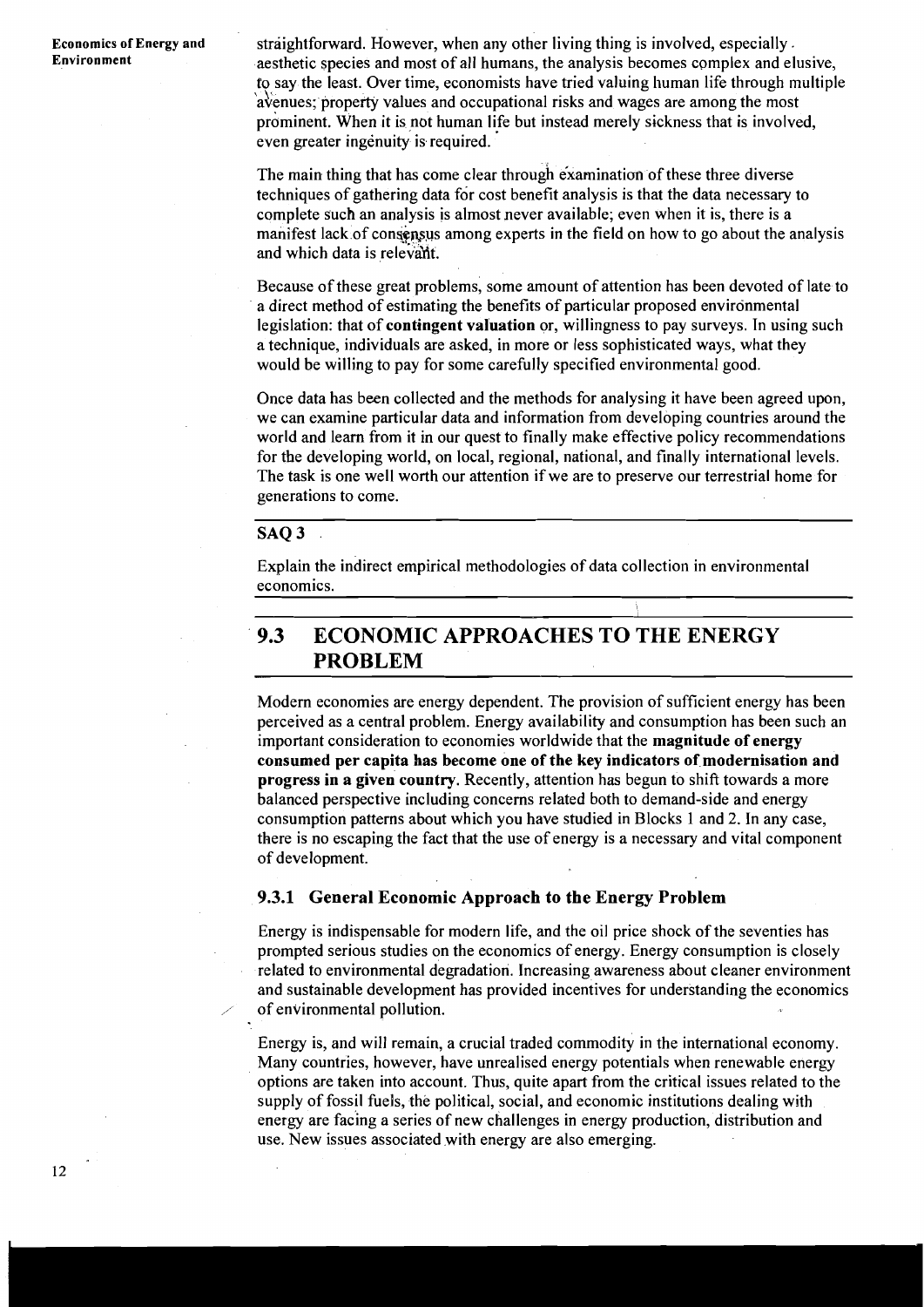These include problems of economics such as

- access to capital,
- empowerment (self-reliance),
- equity, and
- environment.

Many of the human-based threats to the species and the biosphere are energy-related. Awareness of these issues has risen more recently, but they are still imperfectly understood.

Global energy strategies are linked to major global problems, including poverty, gender disparity (biases and discrimination against women), population growth, food, water and health, urban air pollution, climate change, acidification, land degradation, investment and foreign exchange requirements, energy imports and security, and nuclear proliferation. The implication of these linkages is that the issue of energy has to be tackled in such a way that other problems are not aggravated. Conventional energy strategies which are sectoral in nature tend not to address these other global problems in the responses, plans and solutions proposed. It will be argued that these linkages with energy can be utilised to help solve many wider problems. Within this perspective **energy can be used as an instrument to promote sustainable development.** 

#### **Demand-side, End-use,'Energy-services Approach**

You have learnt in Block 2 that people want the **services** that energy provides rather than energy resources. They do not demand oil or coal, or eyen petrol or electricity. They desire, e.g., provision of hot water in cold weather, cooling in warm weather, transport to go from one place to another, machines that run and produce goods, and so on. Therefore, it is essential to focus on the **demand side of the energy system,** the **end uses of energy** and **energy services.** Examples of energy services include: providing cooking, heating, cooling, lighting, and safe storage of food, clean water and sanitation, and other services required by society such as means of transportation, motive power for industry and agriculture, energy for commerce, communication and other economic activities. The **demand side, end use-oriented, energy-services** . **approach stresses the end users' preference for service, quality, affordability, reliability, safety, impact on the environment, and accessibility.** 



**Fig.9.3: The demand-side, end-use, energy-services approach focuses on availability of energy services**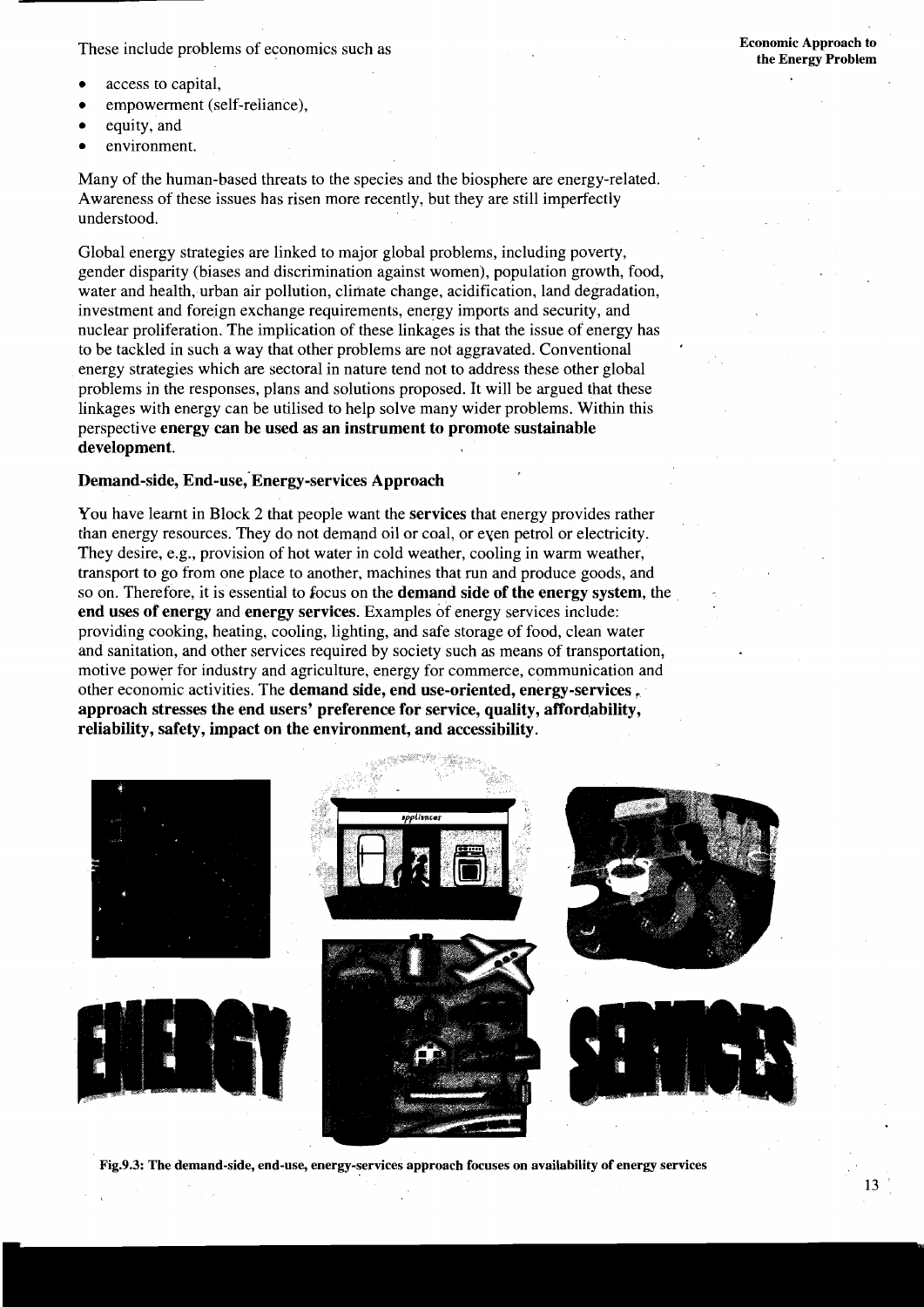#### **Economics of Energy and Supply-side Approach**

The traditional approach to the energy problem is the supply-side approach. The supply-side approach tends to focus on forecasts of energy demand, based on projections of past and present economic trends, considering factors such as **<sup>4</sup>** demography and economic growth. It takes limited account of the large opportunities **<sup>1</sup>** for improvements in energy efficiency, shifts to modem energy carriers, and dissemination of renewable energy technologies.

I **4** 

You have learnt in Block 1 about the potential of renewable sources of energy. These are now reaching commercial viability due to technology improvements and decreasing prices. Solar, wind, geothermal, and commercial biomass options offer feasible and attractive alternatives to conventional energy sources. The development of these resources has the potential to generate large scale economic activities in regions which currently face energy constraints. For the large numbers of people living in rural or remote areas, where grid extension of any sort will remain prohibitive based on infrastructure costs, decentralised renewable energy applications offer alternatives for the provision of affordable energy services while supporting local development and improved quality of life.

#### SAQ 4

Explain the supply-side approach to the energy problem.

#### 9.3.2 Energy and Sustainable Development **<sup>1</sup>**

The issues of supply and demand of energy are significant for sustainable development, particularly, with regard to:

- the role of energy in sustainable development;
- technological options to supply energy services; and
- experiences in energy policies to achieve objectives in areas linked to energy.

We need to understand the linkage's between the current social, environmental, aconomic and security issues and energy in the framework of sustainable development. These linkages are not only the determinants of these problems, but actions related to energy can contribute to their alleviation, if not solution. Implementing sustainable energy strategies is one of the most important levers humankind has for creating a sustainable world.

Energy therefore must be an instrument for the achievement of sustainable development. It is vital to reveal the linkages between energy and the major global issues to identify the technical opportunities for sustainable energy, to bring the technical options together at a global scale, and to assess the manifold implications of sustainable futures associated with the implementation of these opportunities.

' A promising and cost-effective means to finance and promote sustainable development is to phase out or remove environmentally damaging subsidies. These interventions distort the economy and subsidise waste and environmental degradation.

Although not precise, recent calculations indicate that large amounts are involved. For instance, a World Bank study estimates that developing countries spend over \$230 billion a year subsidising energy - roughly four times the total amount of official development assistance. A common argument for environmentally damaging subsidies is that they serve social purposes: essential goods are made available at low prices to poor people. Removing those interventions would, therefore, be socially unacceptable.

However, there could be alternative policies for the intended assistance of poor population groups. Considering vested interests and social motives, it should be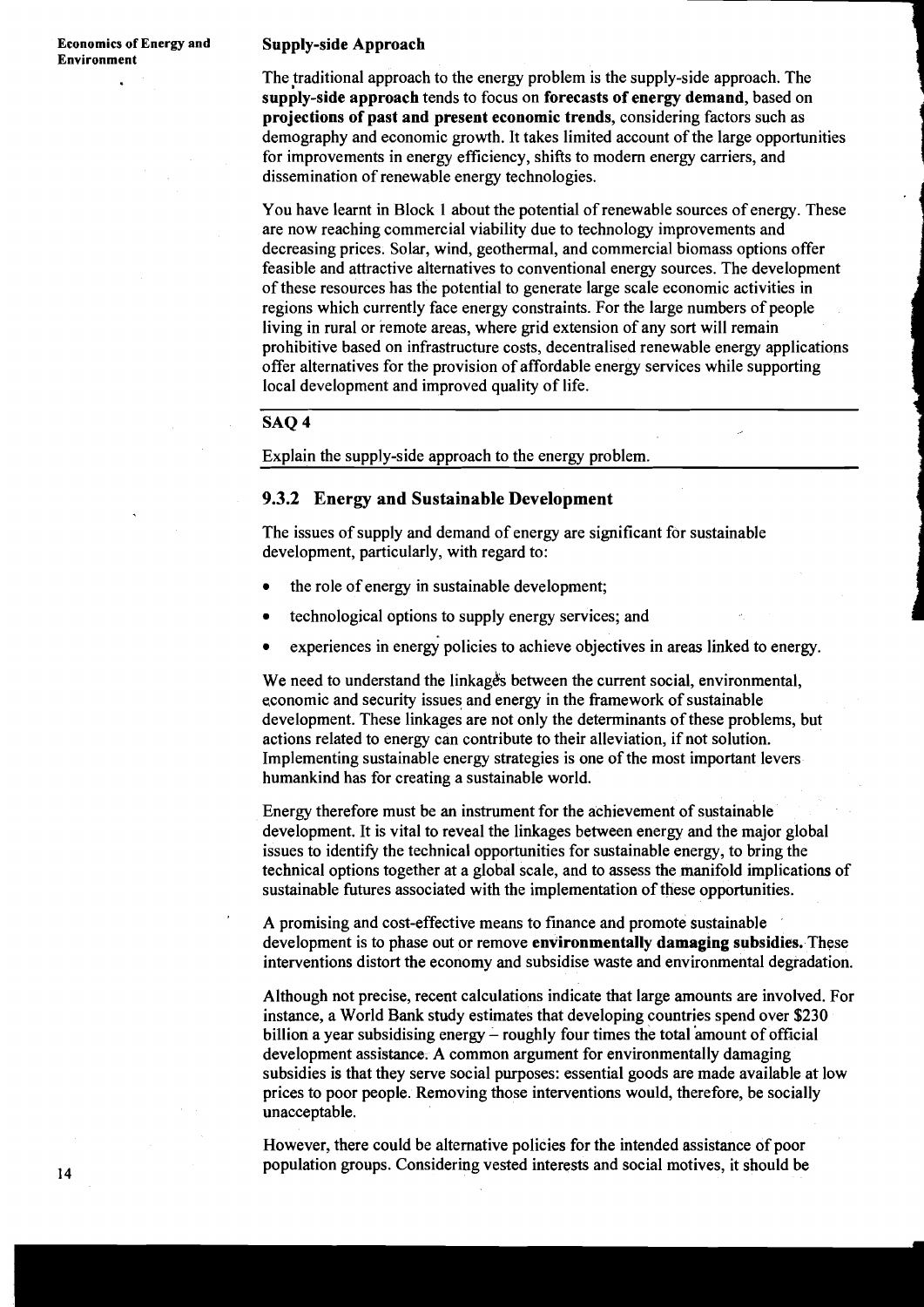recognised that it requires political courage to phase out or remove environmentally damaging subsidies, particularly in the water, energy and transport sector.

Policy measures and strategies should be developed for the phasing out or removal of environmentally damaging subsidies.

It is claimed that if market economies functioned perfectly, there would be no environmental problems. Unfortunately, this is far from reality. We should study the wide variety of market failures that lead to environmental problems, looking at them as theoretical issues and finding real-world examples of the theoretical failures. We should also examine the traditional approach toward regulation of such problems and contrast it with market-based approaches designed to address the specific market failure, rather than the particular environmental problem. In most cases, it does not make economic sense to have no restrictions on environmental harm, nor does it usually make sense to allow no environmental harm whatsoever.

Let us now summarise the contents of the unit.

### **9.4 SUMMARY**

- The economics of energy and environment is closely linked with development. By definition, energy economics concerns itself with the study of human utilisation of energy resources and energy commodities and the consequences of that utilisation. Energy economics studies factors and forces that lead economic agents (such as firms, individuals, governments), to supply energy resources, convert those resources into other useful energy forms, transport them to the users, use them, and dispose of the residuals.
- In economic terminology, energy 'includes all energy resources and energy commodities. Energy resources are obtained from nature and can be harvested to produce energy commodities. Energy commodities are used to provide energy services.
- Energy economics is concerned with energy demand and its response to price,  $\bullet$ tbe connection between energy and other factors of production and the response of the aggregate economy to inppt price changes or shocks. The key factor in considering links between energy and other production inputs is capital.
- é Environmental economics undertakes theoretical or empirical studies of the economic effects of national or local environmental policies around the world.
- Cost-benefit analysis and voter behaviour are two empirical methods of  $\bullet$ environmental economics for ensuring environmental quality. In the former, the collectivity should decide on environmental quality by adding up the benefits to whomsoever they may accrue and comparing the total to the costs. In the latter each person counts exactly the same, and the extent of an individual's prospective gain or loss is not important to the ultimate decision. All that matters is whether the individual is for or against the proposition.
- There are two empirical methods of data collection for cost-benefit analysis: indirect, in which economists obtain benefit estimates from the records of other transactions, and direct, in which individuals are asked to state how much they are willing to pay for a specific environmental improvement. There are three main indirect methods: the travel cost method, the method which focuses on participation in activities dependent on the natural environment, and the biological response approach.